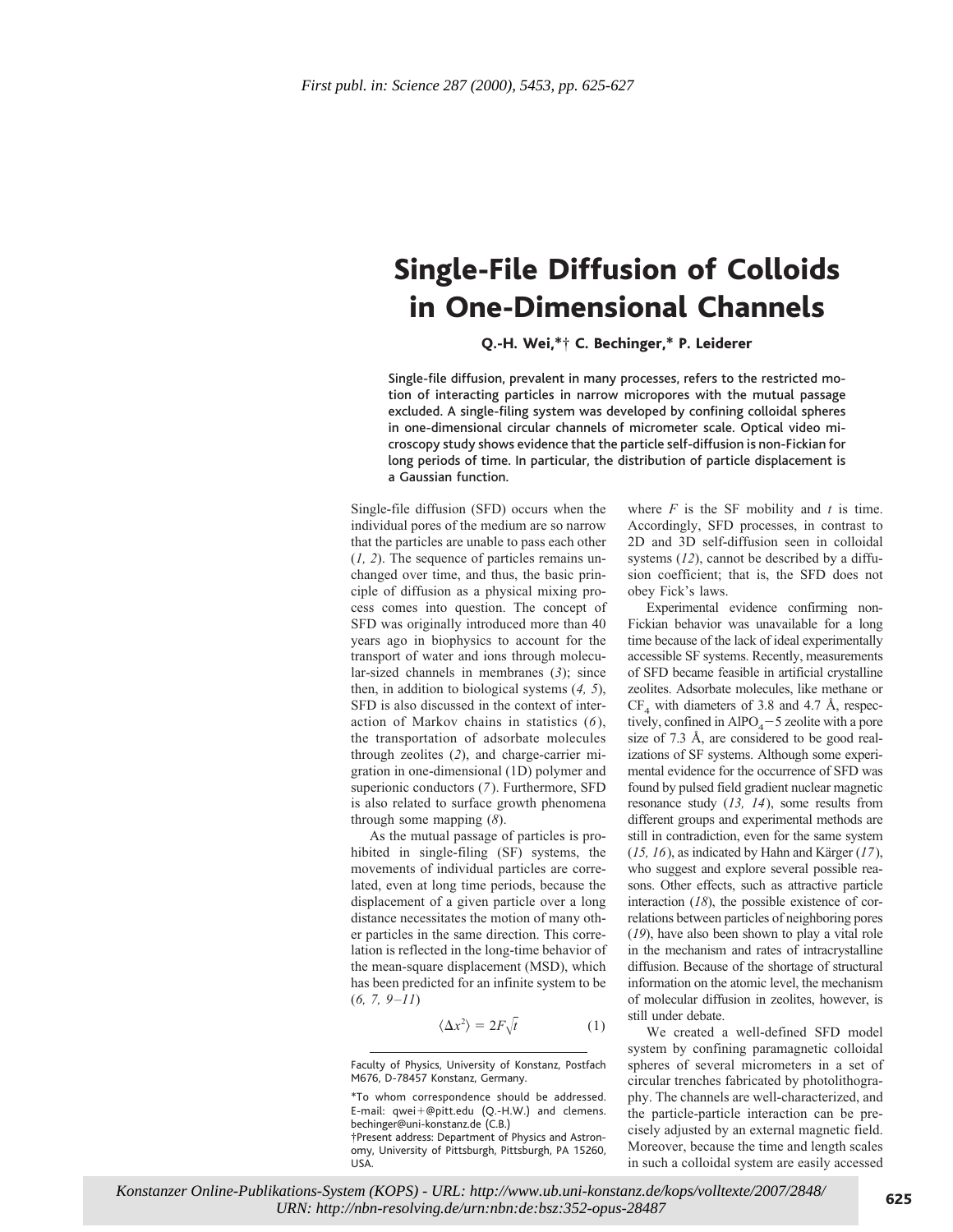**Fig. 1.** (**A**) Scanning electron microscope image of the 1D trenches fabricated on the photoresist polymer film by photolithography. (**B**) Optical microscope image of three concentric circular channels with colloidal particles confined in them (the small black objects inside the channels). After the cell was assembled, the col-



loidal particles sedimented to the bottom plate under the action of gravitation and were trapped in the microchannels (promoted by slightly tilting the substrate). With a particle density of 1.20 g  $\rm cm^{-3}$ , the gravitation potential well of the 5-µm-deep channel is  $\sim$ 400 $k_{\rm B}$ *T* in depth. After most of the particles were trapped in the channels, the sample was carefully adjusted to horizontal before the experiments. The dynamics of colloidal particles was monitored with a home-built inverted transmission optical microscope system that was connected to a charge-coupled device camera and a computer.

**Fig. 2.** (**A**) Typical trajectories for eight neighboring particles in the largest channel in Fig. 1A. The instantaneous particle coordinates were extracted from digitized pictures with an imageprocessing algorithm and saved in a computer for later analysis. From those data, we obtained the parti-



cle trajectories. The system was equilibrated for at least 4 hours before each measurement. To obtain the long-time behavior, we recorded the coordinates of colloidal particles for  $\sim$ 8 hours, with a time interval of  $\sim$ 8 s between two adjacent pictures. (**B**) Log-log plot of the measured particle MSDs versus the observation time for five different particle interaction strengths  $\Gamma$ : 0.66, open circles; 1.1, solid circles; 2.34, open squares; 4.03, solid triangles; and 7.42, open triangles. The data points have been shifted upward by ln 2 for clarity, and the solid lines are best fit with Eq. 1 with the mobility *F* as an adjustable parameter.

**Fig. 3.** (**A**) The particle displacement distribution function *p*(*x*, *t*) for  $\Gamma = 4$  at different times *t*: 77 s, circles; 385 s, triangles; 770 s, squares; and 3850 s, inverted triangles. (**B**) The distribution function  $p(x, t)$  of (A) re $p$ lotted by scaling  $p(x, t) \rightarrow t^{-1/4}p(x, t)$ ,  $x \rightarrow t^{-1/4}p(x, t)$ *x*/*t* 1/4. The solid curve is a Gaussian fit with



with video microscopy, the trajectories of individual particles can be followed over long periods of time. We unambiguously observed the non-Fickian behavior of SFD and confirm the theoretically predicted Gaussian distribution of particle displacements.

The sample cell was composed of two optical flats separated by an O ring of 0.5-mm thickness. The bottom plate was first coated with a thin layer of poly(methyl methacrylate) to prevent colloidal particles from sticking to the glass surface. On top of this film, a  $5-\mu m$ -

thick layer of a transparent photoresist was deposited. Afterward, a set of concentric circular channels (7  $\mu$ m in width and 33 to 1608  $\mu$ m in diameter) was etched into the photoresist by means of photolithography (Fig. 1A). The distance between adjacent channels,  $63 \mu m$ , is much larger than the mean particle separation (11  $\mu$ m), which rules out correlation between particles in neighboring channels.

We used an aqueous suspension of paramagnetic polystyrene colloids with a diameter of 3.6 mm (M-350 Dyno AS, Lillestroem, Norway). The particles were doped with  $Fe<sub>2</sub>O<sub>3</sub>$ clusters and are paramagnetic. Thus, when an external magnetic field is applied perpendicular to the sample plane, a magnetic dipole moment *M* is induced in the colloids (which is proportional to the weak field strengths *B* that we used) that gives rise to a repulsive pair interaction potential of the form  $V(r) = (\mu_0/r)$  $4\pi$ ) $M^2(B)r^{-3}$ , where *r* is the particle distance and  $\mu_0$  is the vacuum permeability. In order to characterize the interaction strength between particles, we introduce the quantity  $\Gamma = \beta(\mu_0/\mu_0)$  $(4\pi)\chi_{\text{eff}}^2 B^2 R^{-3}$ , which is the mean interaction energy normalized by the thermal energy  $1/\beta =$  $k_B T$ , where  $k_B$  is the Boltzmann constant and *T* is the temperature. Here, *R* is the mean particle distance, and  $\chi_{\text{eff}}$  is the magnetic susceptibility of the particles, which was determined to be  $2.2 \times 10^{-12}$  A m<sup>2</sup> T<sup>-1</sup> (20). The particle-wall interaction can be considered as a hard spherewall interaction to a good approximation.

A typical real-space configuration of the particles at  $\Gamma = 4$  is shown in Fig. 1B. Each channel appears as two closely spaced concentric rings because of the diffraction of the light at its walls into the photoresist. The particles are the dark objects within the channels. Most of the particles are trapped in the channels, whereas only a few reside on the elevated areas and do not influence the diffusion behavior of particles in the channels. The channels are narrow enough to meet the SF condition and prohibit the mutual passage of particles.

In Fig. 2A, we plotted typical trajectories of eight neighboring particles obtained at  $\Gamma =$ 4 from the largest channel in Fig. 1B. The particle position *x* corresponds to their angular coordinate multiplied by the channel radius. As can be seen, the trajectories never cross during the measuring time, which indicates that the SF condition is satisfied. The correlation of particle positions for long periods of time, as a characteristic of SFD, can also be seen from Fig. 2A.

The results of MSD in a log-log plot for five different magnetic field strengths ( $\Gamma = 0.66$ , 1.10, 2.34, 4.03, and 7.42) are shown in Fig. 2B. For the calculation of MSD, we averaged over both the time *t* and all of the particles in the channel, or  $\langle \Delta x^2 \rangle = \sum_i \langle [x_i(t + t') - x_i(t')]^2 \rangle_t / N$ , where *N* is the total number of particles and *i* is the particle index. The solid lines in Fig. 2B correspond to the best fits according to Eq. 1 with the mobility *F* as the only adjustable parameter. The predicted  $t^{1/2}$  behavior was seen over more than two decades of time. The small deviations from the solid lines at small time scales correspond to the crossover between the long-time and short-time diffusion of the particles. The crossover time *t* <sup>c</sup> (arrows in Fig. 2B) is significantly shifted to larger values when the magnetic dipole repulsion between the particles decreases.

We also calculated the distribution function of displacements  $p(x, t)$ , which is defined